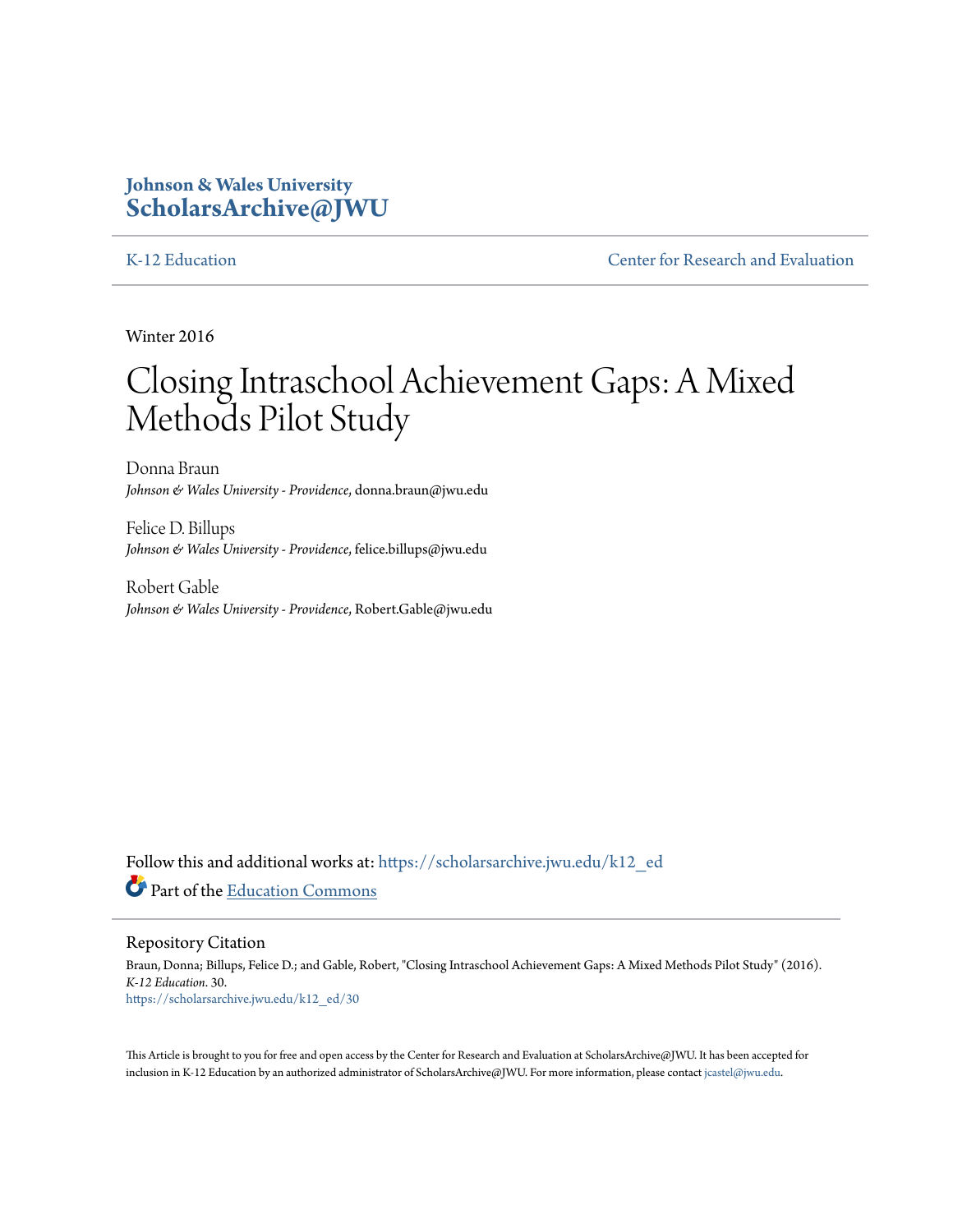## **Closing Intraschool Achievement Gaps: A Mixed Methods Pilot Study**

#### **Purpose**

This pilot project was designed to explore the degree to which educators closed identified intraschool achievement gaps (i.e. gaps occurring between sub-groups of students in the same school,), as well as to explore leaders, teachers, and staff perspectives on the ways their beliefs, assumptions and practices shifted while engaging in the effort to close the gaps.

### **Background**

 The Principal Residency Network's (PRN) mission is to prepare aspiring leaders to champion educational equity through a research-based (Braun, Billups, & Gable, 2013) authentic learning process. A cornerstone of the program is an intensive residency during which aspiring principals learn to close an intraschool achievement gap. By drawing attention to current inequitable outcomes for specific subgroups of students in a school (compared to their peers in the same school), school leaders can lead school communities through a process that will challenge systemic inequities occurring in the school, and change the communities' beliefs about the ability of *all* students. If a school community focuses only on general school improvement or on improving performance of subgroups compared to peers outside the school, they may not develop the necessary shift in community perception and beliefs that are needed to implement high expectations for all students. This shift is necessary to accomplish the goal of equitable outcomes for all students (Campbell Jones, Campbell Jones, & Lindsey, 2010; Johnson & Avelar La Salle, 2010; Love, 2009; Skrla, McKenzie, & Scheurich, 2009; Talbert, Mileva, Chen, Ken Cor, & McLaughlin, 2010). When a school community believes in their ability to impact the learning of all students, they are more willing to take responsibility for all students. The resulting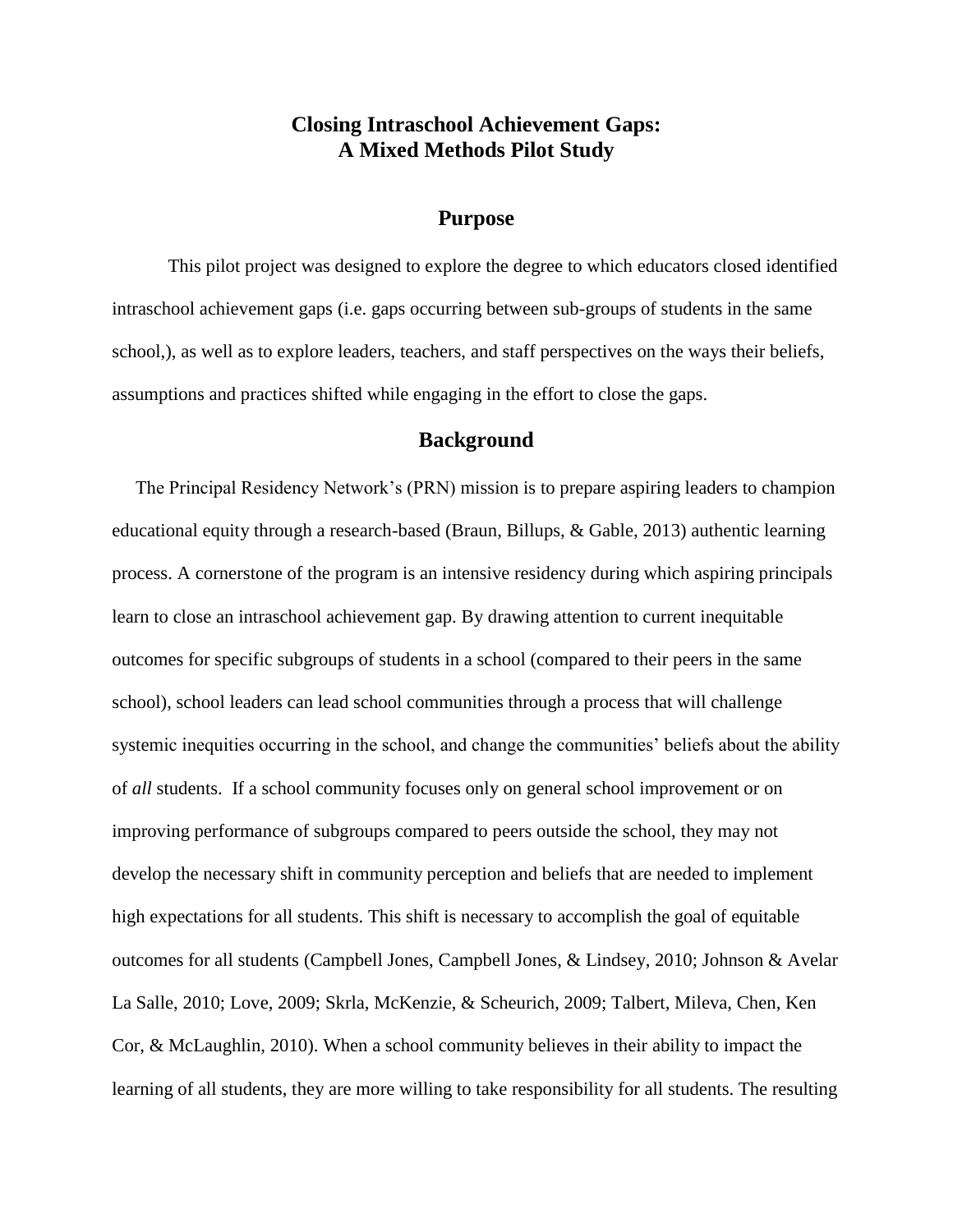high level of internal accountability leads to an ability to meet external measures of accountability (Elmore, 2007) as learning communities focus on eliminating inequitable outcomes in their schools.

While literature supports the leadership practices that the PRN teaches aspiring leaders (Campbell Jones et al., 2010; Johnson & Avelar La Salle, 2010; Love, 2009; Skrla et al., 2009; Talbert et al., 2010), there is minimal research that links the principal/teacher perception data with the degree to which the intraschool gaps are closing.

#### **Methods**

This convergent parallel mixed methods study combined quantitative analysis of existing student achievement data and qualitative data from interviews and focus groups. With a focus on complementarity, mixing data at the data interpretation stage supported the common research purpose (Greene, 2007; Hesse-Biber, 2010). In the final phase of the study, aligning pre/post scores with emergent themes created a profile of the transformative effect of principal leadership on teacher beliefs and practices to close achievement gaps.

#### **Participants and Sites**

Purposefully selected participants included PRN program graduates (*N*=2) serving as principals at public schools who agreed to identify a gap they were working to close, provide pre- and post- student achievement data, participate in 1:1 interviews, and organize staff to attend focus groups at the two sites (FG #1 *N*=7, FG #2 *N*=5). Individuals were selected based on their 'information rich' potential (Patton, 2002)**.**

#### **Data Collection and Instruments**

Principals at each site provided researchers with pre-post student achievement data for the students receiving the interventions and for their peers. Interview protocols and focus group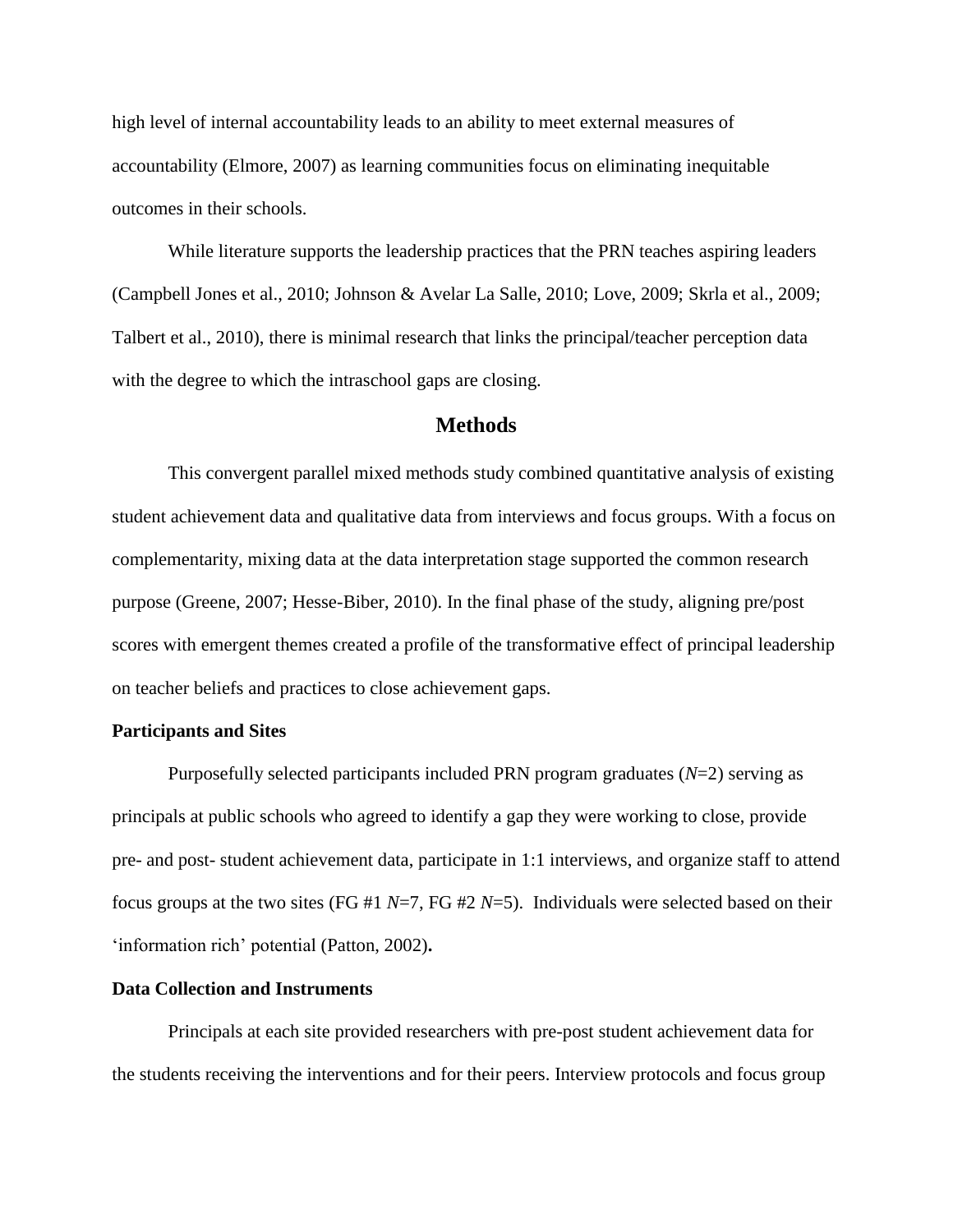moderator guides were used for the qualitative phases. Data collection spanned the period from fall of 2012 to summer 2013.

#### **Data Analysis**

Preliminary data analyses involved quantitative data analysis using SPSS software, presented in tables; qualitative data were analyzed thematically (Patton, 2002). Final mixing of data involved three strategies suggested by Onwuegbzie and Teddlie (2003): 1) data comparison, 2) data consolidation, and 3) data display. Data were compared to identify new issues generated by the comparisons. Figure 1 illustrates these new perspectives created by this analysis.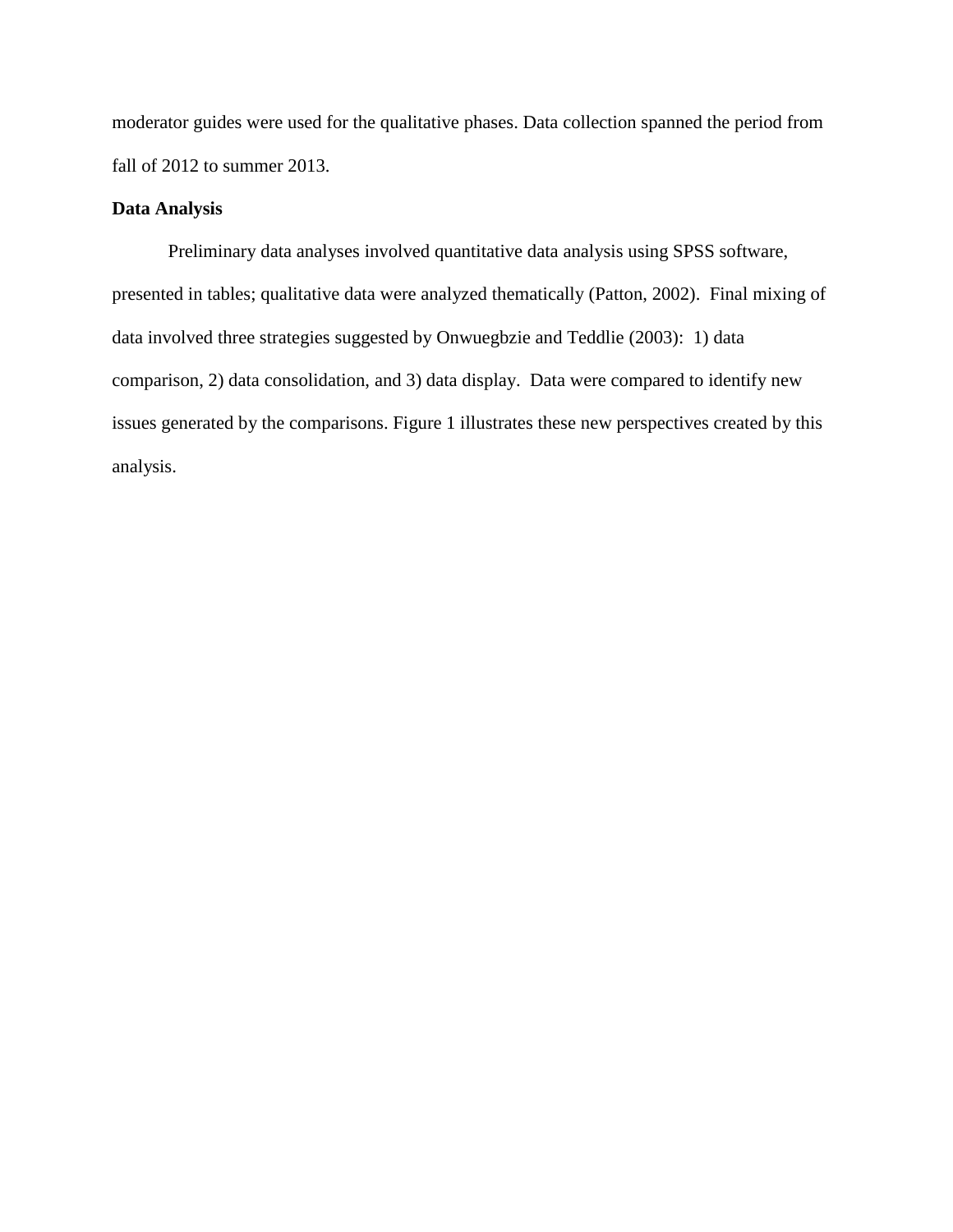

Figure 1. Data Analysis Typology for QN and QL Results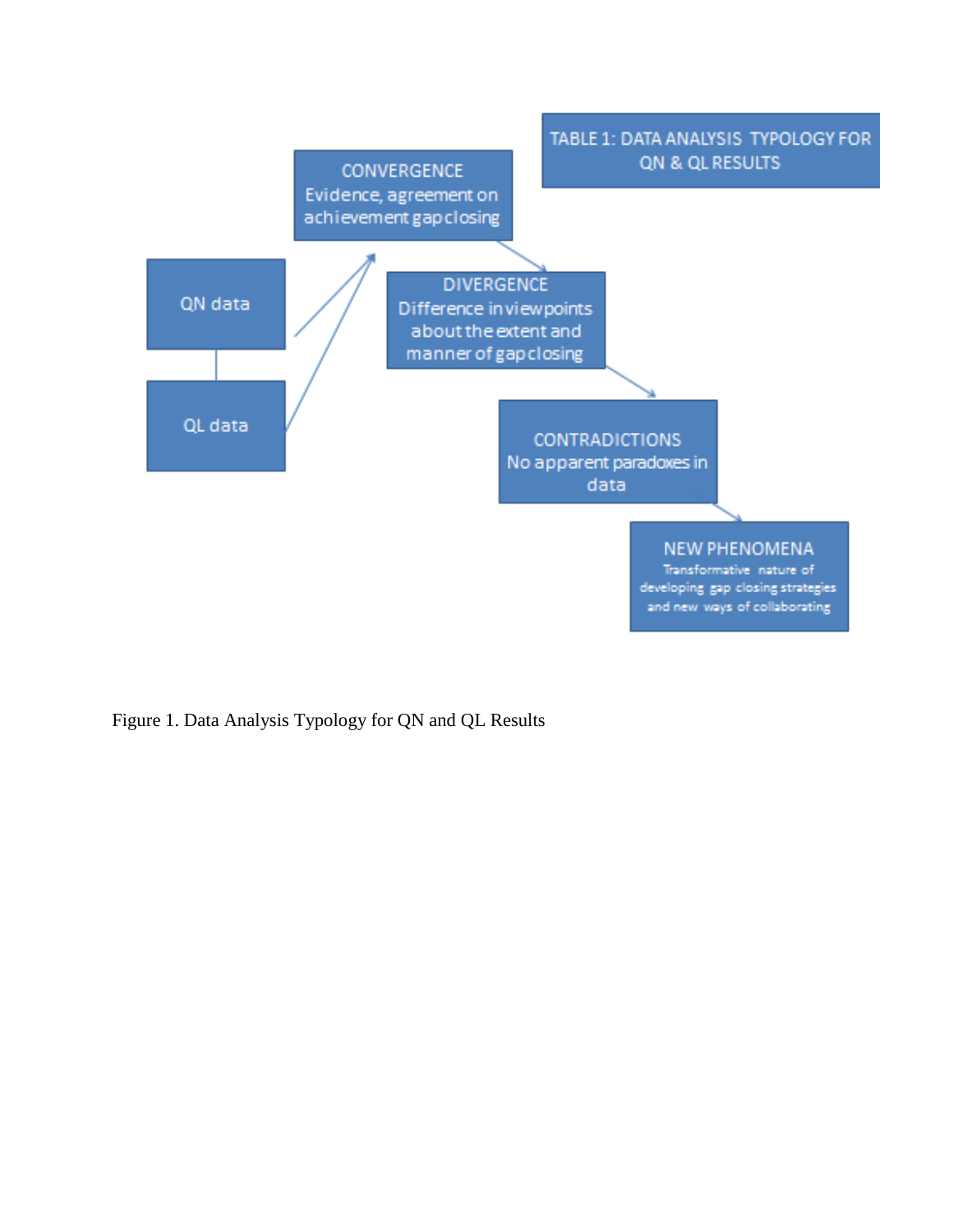#### **Summary and Conclusions**

This mixed methods pilot study was designed to explore the ways in which principals and teachers developed and implemented gap-closing strategies in their schools. While one aspect of the analysis focused on the commonalities between the two schools, attention was also focused on the differences in school context and the principals' leadership practices that may have influenced behaviors, attitudes, and perceptions. Converged data analyses identified factors that explained or hinted at the variations in teacher perceptions of leadership, relative to their activities in gap-closing efforts. Gaps were apparently closing at both sites, and findings revealed shifts in teacher practices and beliefs influenced by the effort to close the gap. As the principals and school staff embarked on the year-long process to close the gaps, they enacted the core practices articulated in the qualitative results: setting direction; monitoring progress; building capacity to teach, collaborate and lead; and reorganizing systems. While the gaps between the intervention groups and their peers were detected as closing, significant differences (*p*<.05) between some of the intervention groups and their peers still remained at the end of the year. Focus group results show that the process of attempting to both improve learning for all and, specifically for a group of students whom the school was not serving well, impacted the transformative practices, beliefs and motivations of principals and teachers involved in the work.

 Some of the intervention groups were small, which limited quantitative analysis. Future phases will involve additional schools that are working to close a gap between larger subpopulations and their peers. Also, the one-year window of time may not be enough to actually close the gap between the groups. Both pilot study schools have been invited to provide the researchers with data on their second year of implementation of the work described in this study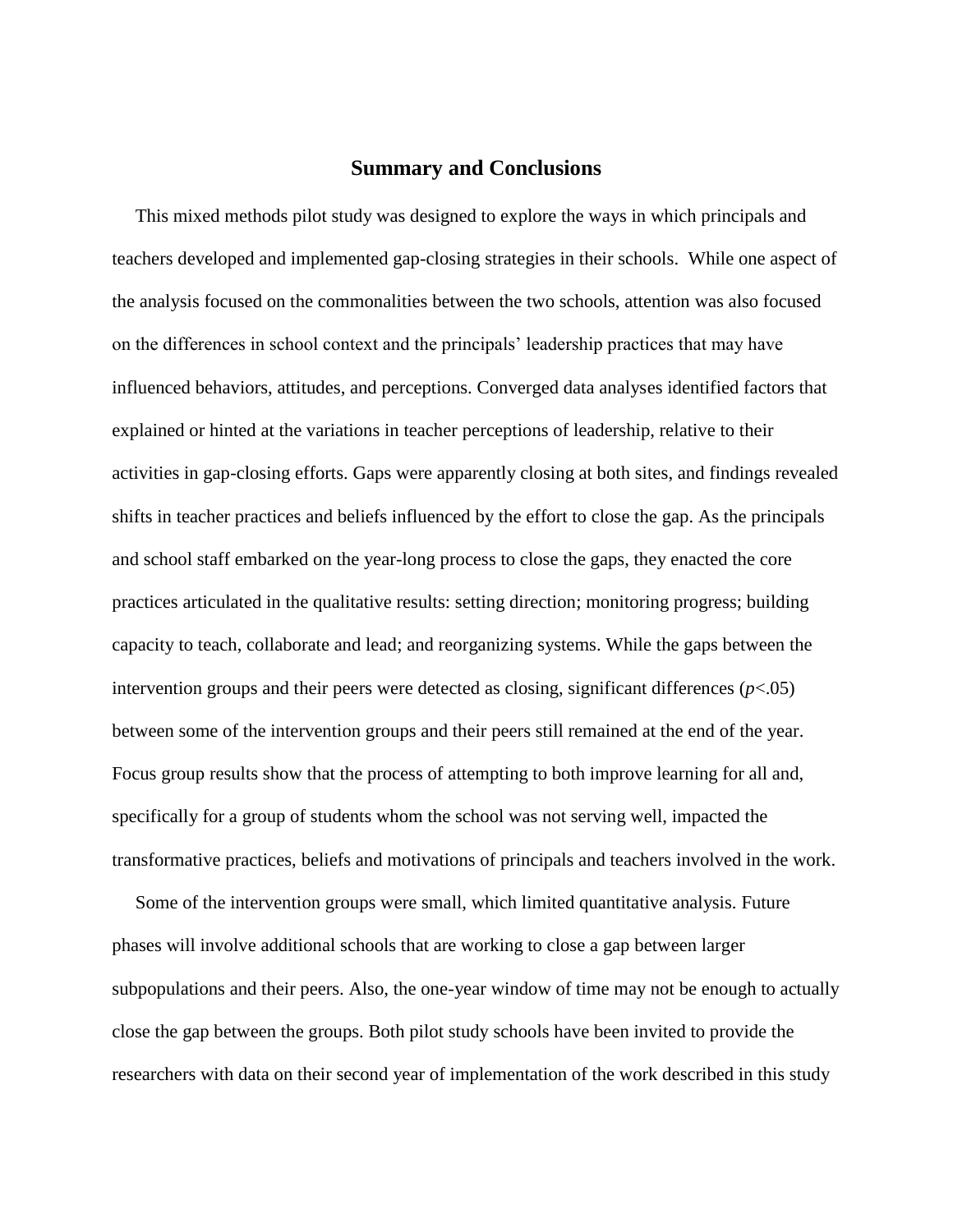to see if their articulated gaps are closing. The next phase of this research intends to extend this study to a larger group of school sites and participants. This work may inform preparation programs and school and district leadership practices on the specific ways that efforts to close intraschool achievement gaps impact educators' practices and beliefs, as well as equitable achievement outcomes for all students.